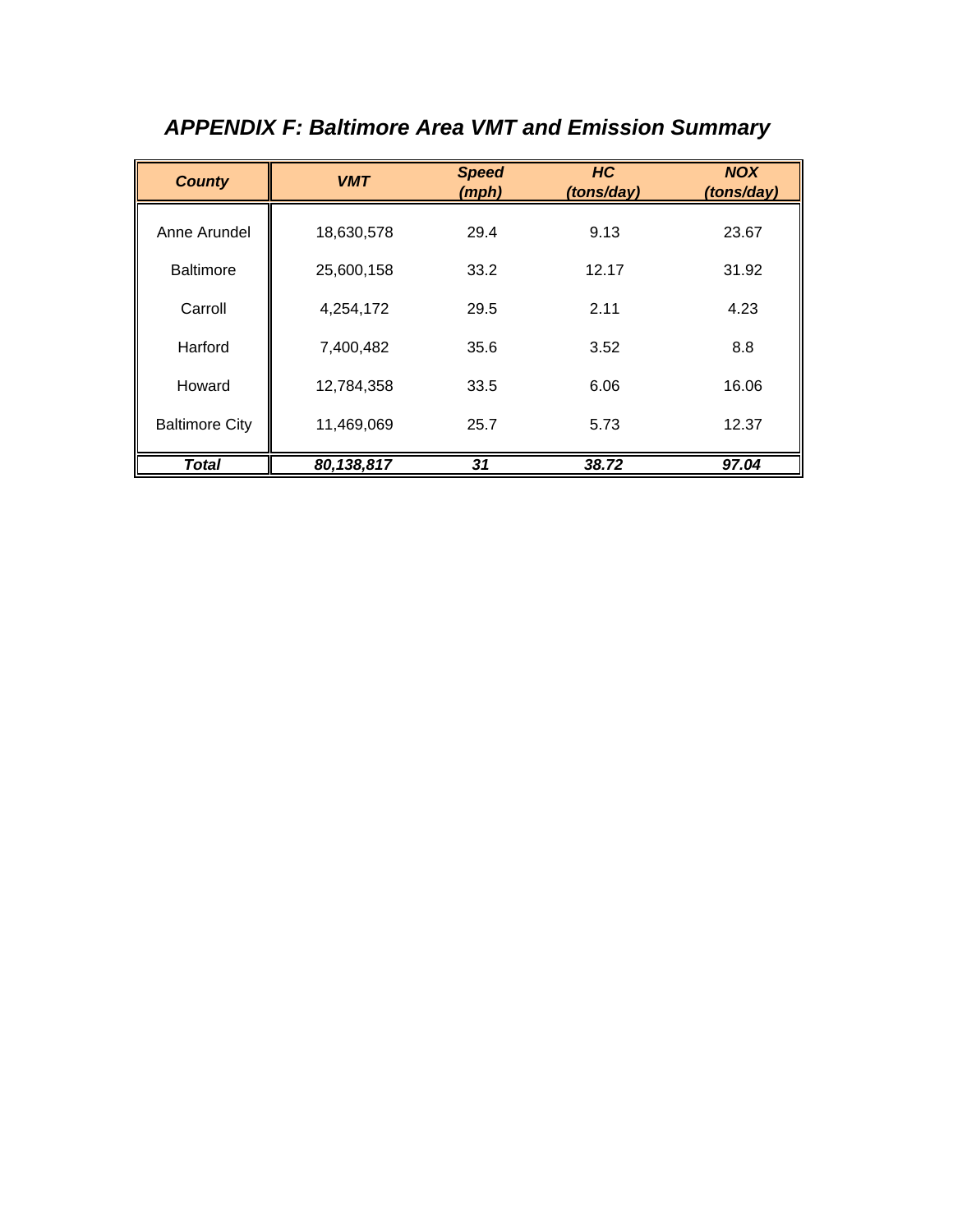| <b>County</b>   | <b>Functional Class</b> | <b>VMT</b> | <b>Speed</b><br>(mph) | H <sub>C</sub><br>(tons/day) | <b>NOX</b><br>(tons/day) |
|-----------------|-------------------------|------------|-----------------------|------------------------------|--------------------------|
| 2) Anne Arundel | 1) Interstate           | 1,015,345  | 63.2                  | 0.42                         | 1.8                      |
|                 | 2) Principal Arter      | 277,623    | 50.5                  | 0.12                         | 0.35                     |
|                 | 6) Minor Arterial       | 640,239    | 39.6                  | 0.28                         | 0.64                     |
|                 | 7) Major Collector      | 209,047    | 38.9                  | 0.09                         | 0.2                      |
|                 | 8) Minor Collector      | 104,484    | 39.7                  | 0.05                         | 0.1                      |
|                 | 9) Local                | 310,168    | 30.1                  | 0.22                         | 0.23                     |
|                 | 11) Interstate          | 2,902,257  | 58.8                  | 1.21                         | 4.87                     |
|                 | 12) Expressway          | 4,842,276  | 55                    | 2.03                         | 7.86                     |
|                 | 14) Principal Arter     | 3,099,051  | 17.9                  | 1.72                         | 3.09                     |
|                 | 16) Minor Arterial      | 2,592,127  | 20.6                  | 1.37                         | 2.33                     |
|                 | 17) Collector           | 1,474,906  | 18.6                  | 0.81                         | 1.3                      |
|                 | 19) Local               | 1,163,055  | 19                    | 0.81                         | 0.89                     |
|                 | <b>Area Total</b>       | 18,630,578 | 29.4                  | 9.13                         | 23.67                    |
| 3) Baltimore    | 1) Interstate           | 1,342,408  | 64.6                  | 0.56                         | 2.4                      |
|                 | 2) Principal Arter      | 251,011    | 37.5                  | 0.11                         | 0.28                     |
|                 | 6) Minor Arterial       | 342,113    | 38.8                  | 0.15                         | 0.34                     |
|                 | 7) Major Collector      | 640,112    | 38.2                  | 0.29                         | 0.61                     |
|                 | 8) Minor Collector      | 112,836    | 39.5                  | 0.05                         | 0.11                     |
|                 | 9) Local                | 373,827    | 28.9                  | 0.27                         | 0.28                     |
|                 | 11) Interstate          | 10,773,660 | 50.2                  | 4.58                         | 17.06                    |
|                 | 12) Expressway          | 1,481,849  | 55.6                  | 0.62                         | 1.85                     |
|                 | 14) Principal Arter     | 3,725,964  | 23.4                  | 1.89                         | 3.49                     |
|                 | 16) Minor Arterial      | 3,585,793  | 24                    | 1.81                         | 3.11                     |
|                 | 17) Collector           | 1,338,609  | 21.4                  | 0.7                          | 1.15                     |
|                 | 19) Local               | 1,631,976  | 18.2                  | 1.14                         | 1.24                     |
|                 | <b>Area Total</b>       | 25,600,158 | 33.2                  | 12.17                        | 31.92                    |
| 6) Carroll      | 2) Principal Arter      | 164,489    | 48.1                  | 0.07                         | 0.2                      |
|                 | 6) Minor Arterial       | 889,947    | 45.3                  | 0.38                         | 0.97                     |
|                 | 7) Major Collector      | 454,747    | 39.1                  | 0.2                          | 0.44                     |
|                 | 8) Minor Collector      | 209,379    | 39.8                  | 0.09                         | 0.2                      |
|                 | 9) Local                | 215,909    | 30.6                  | 0.15                         | 0.16                     |
|                 | 11) Interstate          | 117,113    | 67                    | 0.05                         | 0.21                     |
|                 | 14) Principal Arter     | 1,612,771  | 22.9                  | 0.83                         | 1.57                     |
|                 | 16) Minor Arterial      | 227,592    | 26.1                  | 0.11                         | 0.2                      |
|                 | 17) Collector           | 195,598    | 25.9                  | 0.1                          | 0.16                     |
|                 | 19) Local               | 166,627    | 19.7                  | 0.12                         | 0.13                     |
|                 | <b>Area Total</b>       | 4,254,172  | 29.5                  | 2.11                         | 4.23                     |
| 12) Harford     | 1) Interstate           | 1,348,152  | 64.5                  | 0.56                         | 2.41                     |
|                 | 2) Principal Arter      | 267,670    | 43.3                  | 0.12                         | $0.3\,$                  |
|                 | 6) Minor Arterial       | 593,406    | 42.5                  | 0.26                         | 0.62                     |
|                 | 7) Major Collector      | 438,588    | 38.5                  | 0.2                          | 0.42                     |
|                 | 8) Minor Collector      | 232,242    | 39.2                  | 0.1                          | 0.22                     |
|                 | 9) Local                | 382,946    | 30.5                  | 0.27                         | 0.3                      |
|                 | 11) Interstate          | 778,889    | 65                    | 0.32                         | 1.36                     |
|                 | 12) Expressway          | 449,547    | 51.5                  | 0.19                         | 0.53                     |
|                 | 14) Principal Arter     | 1,430,468  | 27                    | 0.7                          | 1.39                     |
|                 | 16) Minor Arterial      | 788,937    | 24.1                  | 0.4                          | 0.69                     |
|                 | 17) Collector           | 391,171    | 23.2                  | 0.2                          | 0.33                     |
|                 | 19) Local               | 298,466    | 21.9                  | 0.21                         | 0.23                     |
|                 | <b>Area Total</b>       | 7,400,482  | 35.6                  | 3.52                         | 8.8                      |
| 13) Howard      | 1) Interstate           | 873,720    | 66                    | 0.36                         | 1.58                     |
|                 | 2) Principal Arter      | 344,842    | 32.7                  | 0.16                         | 0.4                      |
|                 | 6) Minor Arterial       | 334,489    | 39                    | 0.15                         | 0.35                     |

# *Baltimore Area VMT and Emission Summary By Functional Class*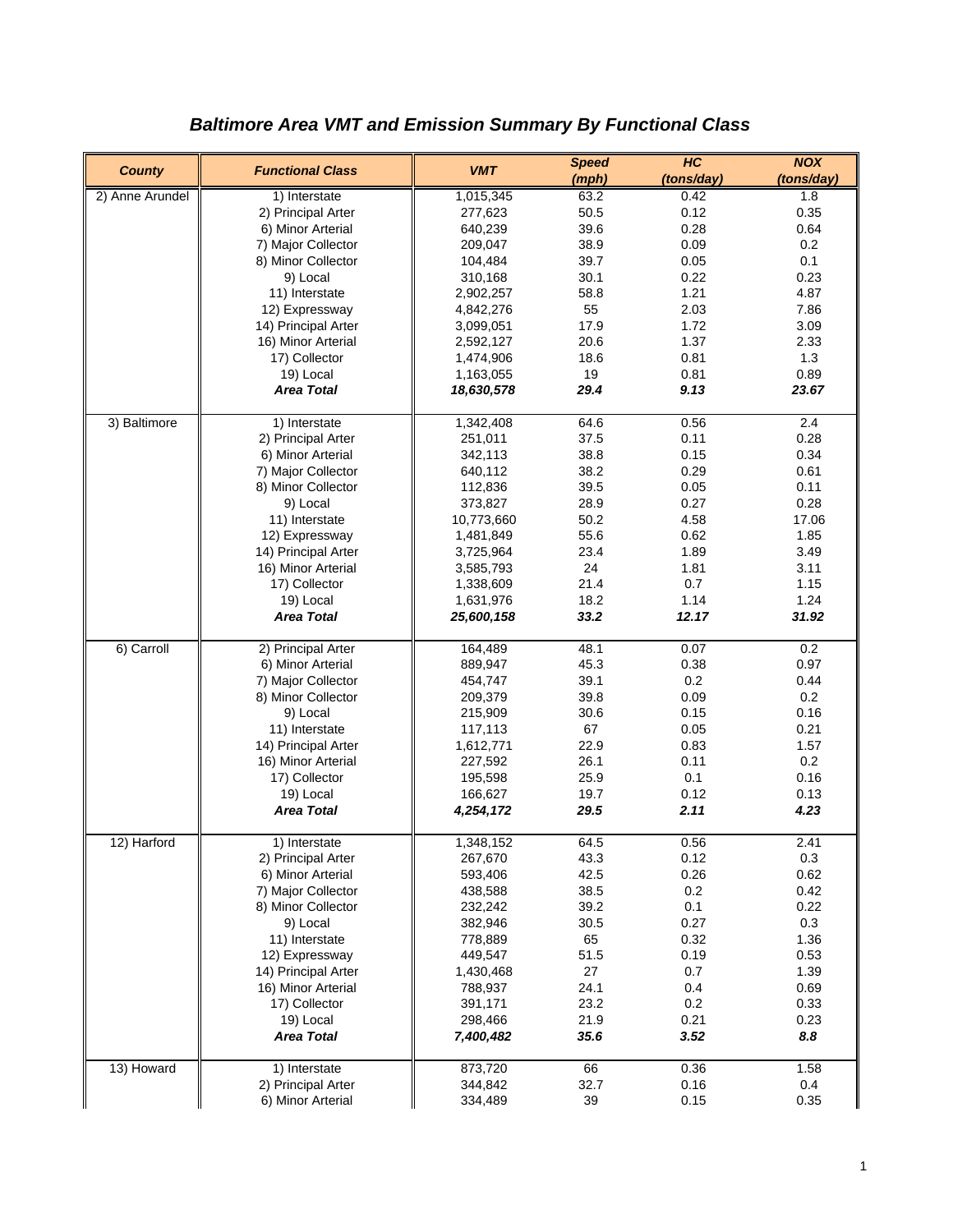| <b>County</b>      | <b>Functional Class</b>      | <b>VMT</b> | <b>Speed</b> | HC         | <b>NOX</b> |
|--------------------|------------------------------|------------|--------------|------------|------------|
|                    |                              |            | (mph)        | (tons/day) | (tons/day) |
|                    | 7) Major Collector           | 293,109    | 39.9         | 0.13       | 0.28       |
|                    | 8) Minor Collector           | 96,465     | 40.2         | 0.04       | 0.09       |
|                    | 9) Local                     | 265,280    | 29.7         | 0.19       | 0.21       |
|                    | 11) Interstate               | 3,666,418  | 54           | 1.54       | 5.78       |
|                    | 12) Expressway               | 3,206,196  | 56.5         | 1.35       | 4.07       |
|                    | 14) Principal Arter          | 733,952    | 22.4         | 0.38       | 0.7        |
|                    | 16) Minor Arterial           | 1,406,121  | 18.6         | 0.77       | 1.29       |
|                    | 17) Collector                | 795,632    | 16.7         | 0.45       | 0.72       |
|                    | 19) Local                    | 768,134    | 15.5         | 0.54       | 0.59       |
|                    | <b>Area Total</b>            | 12,784,358 | 33.5         | 6.06       | 16.06      |
|                    |                              |            |              |            |            |
| 24) Baltimore City | 7) Major Collector           | 3,184      | 39.8         | 0          | 0          |
|                    | 8) Minor Collector           | 3,183      | 39.8         | 0          | 0          |
|                    | 9) Local                     | 1,921      | 30           | $\Omega$   | $\Omega$   |
|                    | 11) Interstate               | 3,317,364  | 50.6         | 1.4        | 4.93       |
|                    | 12) Expressway               | 415,833    | 61.3         | 0.17       | 0.55       |
|                    | 14) Principal Arter          | 3,803,475  | 23.4         | 1.93       | 3.52       |
|                    | 16) Minor Arterial           | 2,359,542  | 20.9         | 1.24       | 2.08       |
|                    | 17) Collector                | 737.808    | 18.5         | 0.41       | 0.65       |
|                    | 19) Local                    | 826,759    | 14.1         | 0.58       | 0.63       |
|                    | <b>Area Total</b>            | 11,469,069 | 25.7         | 5.73       | 12.37      |
|                    |                              |            |              |            |            |
|                    | <b>Baltimore Area Totals</b> | 80,138,817 | 31           | 38.72      | 97.04      |

# *Baltimore Area VMT and Emission Summary By Functional Class*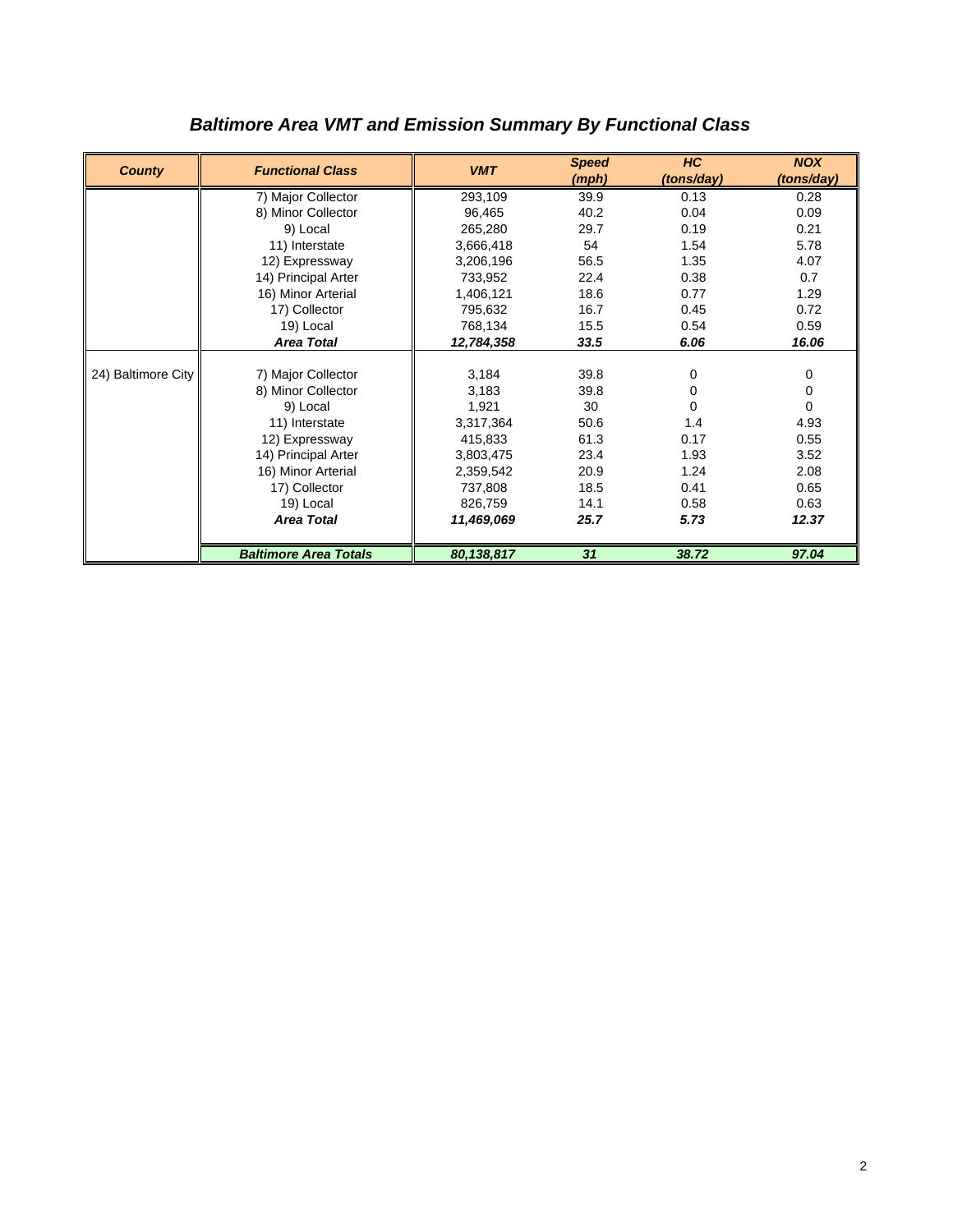| <b>County</b>   | <b>Vehicle Type</b> | <b>VMT</b>  | <b>Speed</b> | H <sub>C</sub> | <b>NOX</b>   |
|-----------------|---------------------|-------------|--------------|----------------|--------------|
|                 |                     |             | (mph)        | (tons/day)     | (tons/day)   |
| 2) Anne Arundel | 1) LDGV             | 6,983,865   | 29.4         | 3.95           | 3.19         |
|                 | 2) LDGT1            | 1,638,611   |              | 0.5            | 0.53         |
|                 | 3) LDGT2            | 5,456,004   |              | 1.83           | 2.67         |
|                 | 4) LDGT3            | 1,674,357   |              | 1.23           | 1.42         |
|                 | 5) LDGT4            | 769,117     |              | 0.6            | 0.9          |
|                 | 6) HDGV2B           | 448,027     |              | 0.23           | 1.22         |
|                 | 7) HDGV3            | 15,315      |              | 0.01           | 0.04         |
|                 | 8) HDGV4            | 4,918       |              | 0              | 0.02         |
|                 | 9) HDGV5            | 15,868      |              | 0.01           | 0.05         |
|                 | 10) HDGV6           | 33,040      |              | 0.02           | 0.1          |
|                 | 11) HDGV7           | 13,719      |              | 0.01           | 0.05         |
|                 | 12) HDGV8A          | 39          |              | 0              | 0            |
|                 | 13) HDGV8B          | $\mathbf 0$ |              | 0              | $\pmb{0}$    |
|                 | 14) HDGB            | 6,681       |              | 0.01           | 0.05         |
|                 | 15) LDDV            | 8,561       |              | 0.01           | 0.01         |
|                 | 16) LDDT12          | 74,197      |              | 0.01           | 0.03         |
|                 | 17) LDDT34          | 35,988      |              | 0.02           | 0.03         |
|                 | 18) HDDV2B          | 138,063     |              | 0.02           | 0.5          |
|                 | 19) HDDV3           | 42,259      |              | 0.01           | 0.16         |
|                 | 20) HDDV4           | 43,211      |              | 0.01           | 0.21         |
|                 | 21) HDDV5           | 20,319      |              | 0              | 0.11         |
|                 | 22) HDDV6           | 97,795      |              | 0.03           | 0.64         |
|                 | 23) HDDV7           | 141,533     |              | 0.05           | 1.16         |
|                 | 24) HDDV8A          | 168,765     |              | 0.06           | 1.64         |
|                 | 25) HDDV8B          | 599,639     |              | 0.25           | 6.91         |
|                 | 26) HDDBT           | 50,351      |              | 0.02           | 0.86         |
|                 | 27) HDDBS           |             |              | 0.05           |              |
|                 |                     | 94,033      |              |                | 1.08<br>0.07 |
|                 | 28) MC              | 56,285      |              | 0.17           |              |
|                 | <b>Area Total</b>   | 18,630,560  | 29.4         | 9.13           | 23.67        |
| 3) Baltimore    | 1) LDGV             | 9,593,111   | 33.2         | 5.27           | 4.27         |
|                 | 2) LDGT1            | 2,250,817   |              | 0.67           | 0.72         |
|                 | 3) LDGT2            | 7,494,422   |              | 2.44           | 3.6          |
|                 | 4) LDGT3            | 2,299,916   |              | 1.65           | 1.92         |
|                 | 5) LDGT4            | 1,056,472   |              | 0.8            | 1.22         |
|                 | 6) HDGV2B           | 618,854     |              | 0.3            | 1.69         |
|                 | 7) HDGV3            | 21,156      |              | 0.01           | 0.06         |
|                 | 8) HDGV4            | 6,791       |              | 0.01           | 0.02         |
|                 | 9) HDGV5            | 21,918      |              | 0.01           | 0.07         |
|                 | 10) HDGV6           | 45,634      |              | 0.03           | 0.14         |
|                 | 11) HDGV7           | 18,954      |              | 0.01           | 0.07         |
|                 | 12) HDGV8A          | 56          |              | 0              | $\pmb{0}$    |
|                 | 13) HDGV8B          | 0           |              | 0              | 0            |
|                 | 14) HDGB            | 8,985       |              | 0.02           | 0.07         |
|                 | 15) LDDV            | 11,749      |              | 0.01           | 0.02         |
|                 | 16) LDDT12          | 101,917     |              | 0.02           | 0.04         |
|                 | 17) LDDT34          | 49,433      |              | 0.02           | 0.05         |
|                 | 18) HDDV2B          | 190,707     |              | 0.03           | 0.68         |
|                 | 19) HDDV3           | 58,366      |              | 0.01           | 0.22         |
|                 | 20) HDDV4           | 59,692      |              | 0.01           | 0.29         |
|                 | 21) HDDV5           | 28,065      |              | 0.01           | 0.14         |
|                 | 22) HDDV6           | 135,086     |              | 0.04           | 0.87         |
|                 | 23) HDDV7           | 195,509     |              | 0.07           | 1.56         |
|                 | 24) HDDV8A          | 233,110     |              | 0.08           | 2.21         |
|                 | 25) HDDV8B          | 828,270     |              | 0.34           | 9.36         |
|                 | 26) HDDBT           | 67,606      |              | 0.03           | 1.12         |
|                 | 27) HDDBS           | 126,255     |              | 0.07           | 1.42         |
|                 | 28) MC              | 77,291      |              | 0.23           | 0.1          |
|                 | <b>Area Total</b>   | 25,600,142  | 33.2         | 12.17          | 31.92        |
|                 |                     |             |              |                |              |
| 6) Carroll      | 1) LDGV             | 1,625,804   | 29.5         | 0.92           | 0.72         |
|                 | 2) LDGT1            | 381,461     |              | 0.12           | 0.12         |
|                 | 3) LDGT2            | 1,270,124   |              | 0.42           | 0.6          |
|                 | 4) LDGT3            | 389,778     |              | 0.29           | 0.32         |
|                 | 5) LDGT4            | 179,049     |              | 0.14           | 0.2          |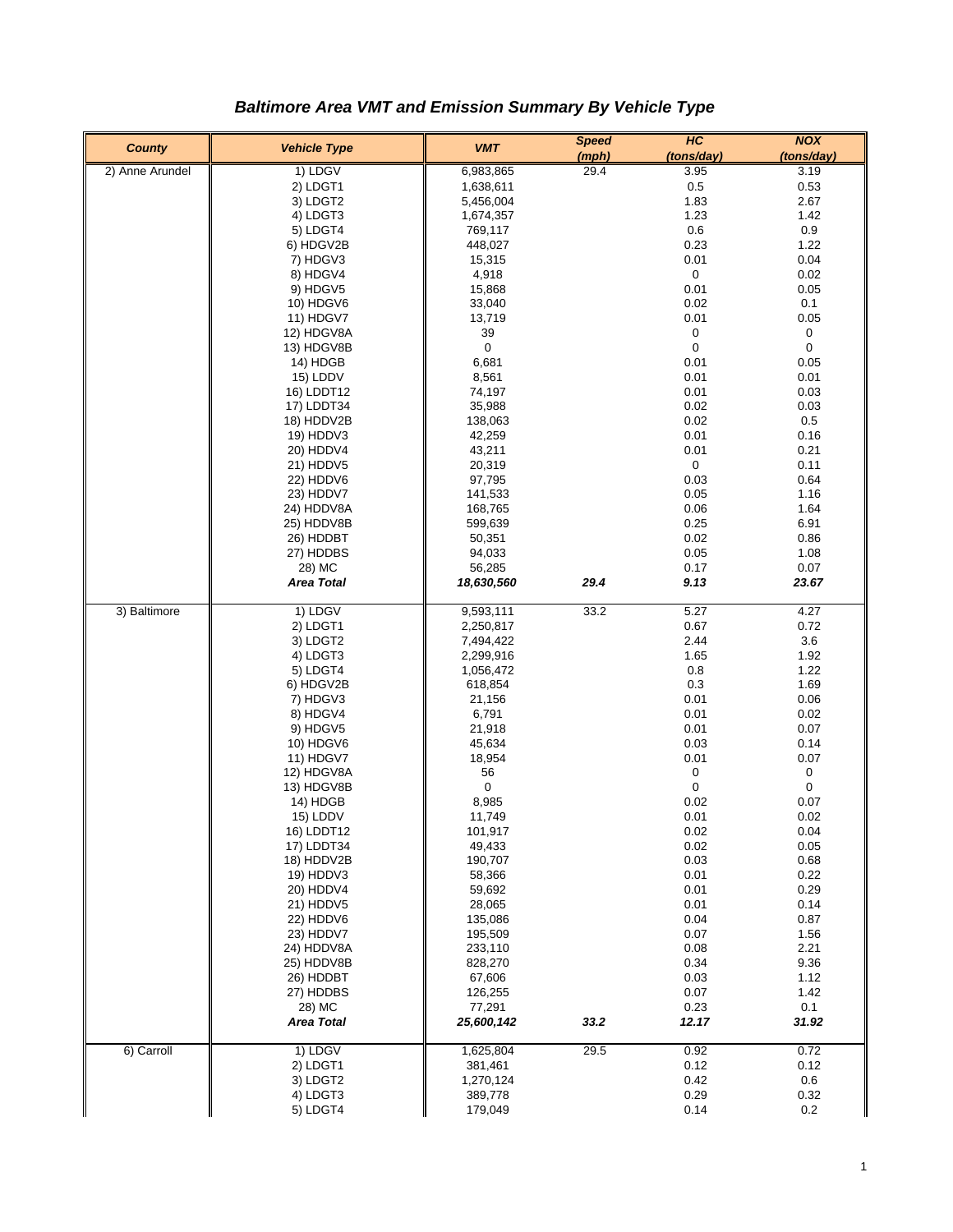| <b>County</b> | <b>Vehicle Type</b>      | <b>VMT</b>      | <b>Speed</b> | H <sub>C</sub>      | <b>NOX</b>         |
|---------------|--------------------------|-----------------|--------------|---------------------|--------------------|
|               | 6) HDGV2B                | 83,491          | (mph)        | (tons/day)<br>0.05  | (tons/day)<br>0.21 |
|               | 7) HDGV3                 | 2,856           |              | 0                   | 0.01               |
|               | 8) HDGV4                 | 917             |              | 0                   | 0                  |
|               | 9) HDGV5                 | 2,957           |              | 0                   | 0.01               |
|               | 10) HDGV6                | 6,155           |              | 0                   | 0.02               |
|               | 11) HDGV7                | 2,557           |              | 0                   | 0.01               |
|               | 12) HDGV8A               | 5               |              | 0                   | 0                  |
|               | 13) HDGV8B               | 0               |              | 0                   | 0                  |
|               | 14) HDGB                 | 1,486           |              | 0                   | 0.01               |
|               | 15) LDDV                 | 1,995           |              | 0                   | 0                  |
|               | 16) LDDT12               | 17,276          |              | 0                   | 0.01               |
|               | 17) LDDT34               | 8,374           |              | 0                   | 0.01               |
|               | 18) HDDV2B               | 25,726          |              | 0                   | 0.07               |
|               | 19) HDDV3                | 7,876           |              | 0                   | 0.02               |
|               | 20) HDDV4                | 8,052           |              | 0                   | 0.03               |
|               | 21) HDDV5                | 3,787           |              | 0                   | 0.02               |
|               | 22) HDDV6                | 18,227          |              | 0.01                | 0.09               |
|               | 23) HDDV7                | 26,374          |              | 0.01                | 0.17               |
|               | 24) HDDV8A               | 31,451          |              | 0.01                | 0.23               |
|               | 25) HDDV8B               | 111,747         |              | 0.05                | 0.97               |
|               | 26) HDDBT                | 11,210          |              | 0                   | 0.16               |
|               | 27) HDDBS                | 20,936          |              | 0.01                | 0.2                |
|               | 28) MC                   | 14,504          |              | 0.04                | 0.02               |
|               | <b>Area Total</b>        | 4,254,175       | 29.5         | 2.11                | 4.23               |
| 12) Harford   | 1) LDGV                  | 2,792,520       | 35.6         | 1.53                | 1.24               |
|               | 2) LDGT1                 | 655,201         |              | $0.2\,$             | 0.21               |
|               | 3) LDGT2                 | 2,181,599       |              | 0.71                | 1.04               |
|               | 4) LDGT3                 | 669,494         |              | 0.48                | 0.56               |
|               | 5) LDGT4                 | 307,537         |              | 0.23                | 0.35               |
|               | 6) HDGV2B                | 167,034         |              | 0.08                | 0.46               |
|               | 7) HDGV3                 | 5,709           |              | 0                   | 0.02               |
|               | 8) HDGV4                 | 1,835           |              | 0                   | 0.01               |
|               | 9) HDGV5                 | 5,917           |              | 0                   | 0.02               |
|               | 10) HDGV6                | 12,317          |              | 0.01                | 0.04               |
|               | 11) HDGV7                | 5,117           |              | 0                   | 0.02               |
|               | 12) HDGV8A               | 11              |              | 0                   | 0                  |
|               | 13) HDGV8B               | 0               |              | 0                   | 0                  |
|               | 14) HDGB                 | 2,555           |              | 0.01                | 0.02               |
|               | 15) LDDV                 | 3,425<br>29,670 |              | $\mathbf 0$<br>0.01 | 0.01<br>0.01       |
|               | 16) LDDT12<br>17) LDDT34 | 14,390          |              | 0.01                | 0.01               |
|               | 18) HDDV2B               | 51,469          |              | 0.01                | 0.18               |
|               | 19) HDDV3                | 15,753          |              | 0                   | 0.06               |
|               | 20) HDDV4                | 16,110          |              | 0                   | 0.08               |
|               | 21) HDDV5                | 7,572           |              | 0                   | 0.04               |
|               | 22) HDDV6                | 36,463          |              | 0.01                | 0.23               |
|               | 23) HDDV7                | 52,765          |              | 0.02                | 0.42               |
|               | 24) HDDV8A               | 62,913          |              | 0.02                | 0.58               |
|               | 25) HDDV8B               | 223,555         |              | 0.09                | 2.46               |
|               | 26) HDDBT                | 19,262          |              | 0.01                | 0.32               |
|               | 27) HDDBS                | 35,968          |              | 0.02                | 0.4                |
|               | 28) MC                   | 24,310          |              | 0.07                | 0.03               |
|               | <b>Area Total</b>        | 7,400,471       | 35.6         | 3.52                | 8.8                |
| 13) Howard    | 1) LDGV                  | 4,813,494       | 33.5         | 2.64                | 2.18               |
|               | 2) LDGT1                 | 1,129,385       |              | 0.34                | 0.37               |
|               | 3) LDGT2                 | 3,760,445       |              | 1.23                | 1.84               |
|               | 4) LDGT3                 | 1,154,019       |              | 0.82                | 0.98               |
|               | 5) LDGT4                 | 530,103         |              | 0.4                 | 0.62               |
|               | 6) HDGV2B                | 298,197         |              | 0.14                | 0.83               |
|               | 7) HDGV3                 | 10,192          |              | 0                   | 0.03               |
|               | 8) HDGV4                 | 3,276           |              | $\pmb{0}$           | 0.01               |
|               | 9) HDGV5                 | 10,562          |              | 0.01                | 0.03               |
|               | 10) HDGV6                | 21,992          |              | 0.01                | 0.07               |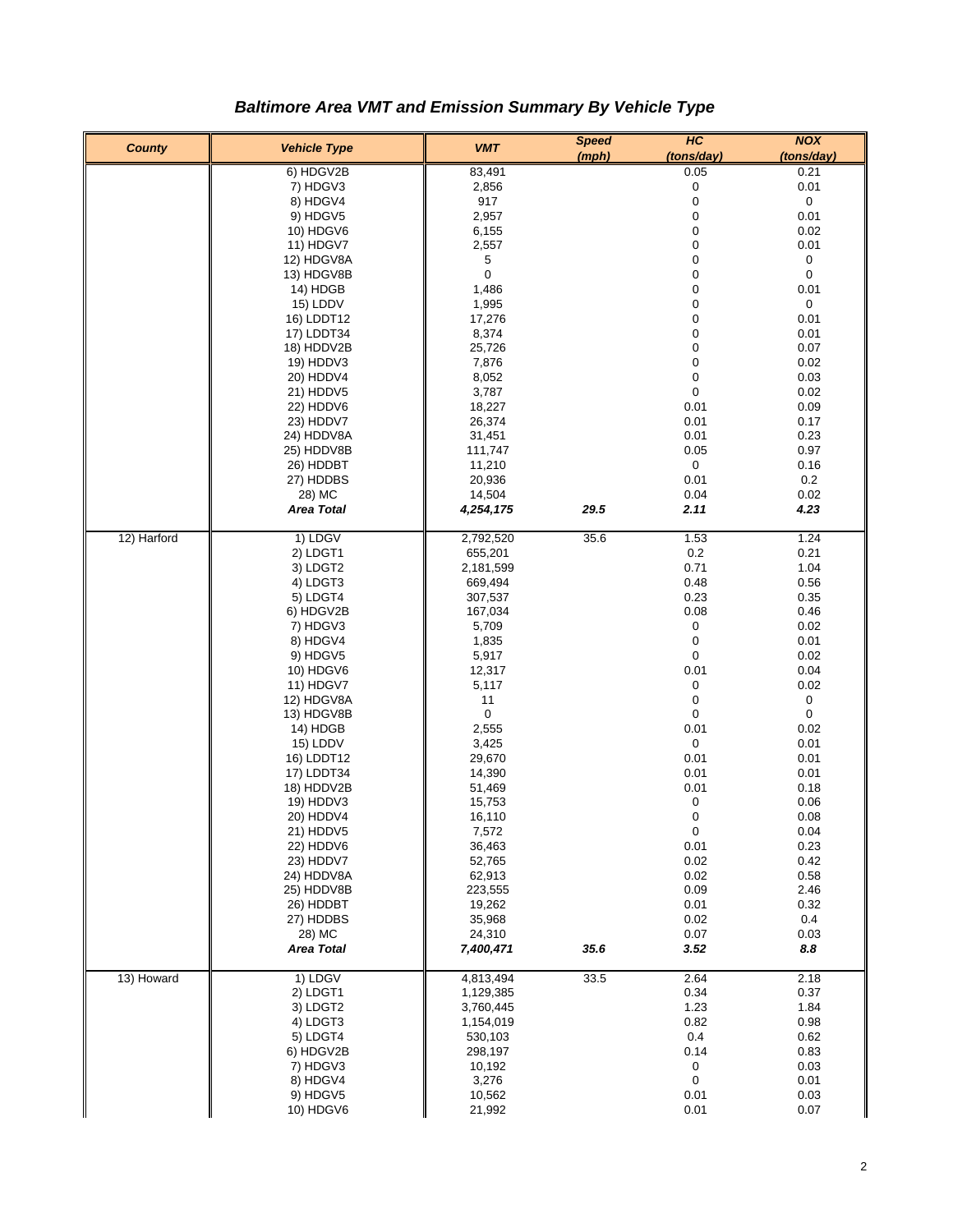| <b>County</b>          | <b>Vehicle Type</b>     | <b>VMT</b>        | <b>Speed</b><br>(mph) | H <sub>C</sub><br>(tons/day) | <b>NOX</b><br>(tons/day) |
|------------------------|-------------------------|-------------------|-----------------------|------------------------------|--------------------------|
|                        | 11) HDGV7               | 9,134             |                       | 0.01                         | 0.03                     |
|                        | 12) HDGV8A              | 22                |                       | 0                            | 0                        |
|                        | 13) HDGV8B              | $\mathbf 0$       |                       | 0                            | 0                        |
|                        | 14) HDGB                | 4,104             |                       | 0.01                         | 0.03                     |
|                        | 15) LDDV                | 5,902             |                       | 0                            | 0.01                     |
|                        | 16) LDDT12              | 51,144            |                       | 0.01                         | 0.02                     |
|                        | 17) LDDT34              | 24,806            |                       | 0.01                         | 0.02                     |
|                        | 18) HDDV2B              | 91,894            |                       | 0.01                         | 0.34                     |
|                        | 19) HDDV3               | 28,127            |                       | 0                            | 0.11                     |
|                        | 20) HDDV4               | 28,761            |                       | 0.01                         | 0.14                     |
|                        | 21) HDDV5               | 13,524            |                       | 0                            | 0.07                     |
|                        | 22) HDDV6               | 65,093            |                       | 0.02                         | 0.44                     |
|                        | 23) HDDV7               | 94,205            |                       | 0.03                         | 0.79                     |
|                        | 24) HDDV8A              | 112,316           |                       | 0.04                         | 1.11                     |
|                        | 25) HDDV8B              | 399,097           |                       | 0.16<br>0.01                 | 4.71                     |
|                        | 26) HDDBT<br>27) HDDBS  | 30,900<br>57,707  |                       | 0.03                         | 0.54<br>0.68             |
|                        | 28) MC                  | 35,976            |                       | 0.11                         | 0.05                     |
|                        | <b>Area Total</b>       | 12,784,377        | 33.5                  | 6.06                         | 16.06                    |
|                        |                         |                   |                       |                              |                          |
| 24) Baltimore City     | 1) LDGV                 | 4,353,672         | 25.7                  | 2.5                          | 1.94                     |
|                        | 2) LDGT1                | 1,021,493         |                       | 0.32                         | 0.32                     |
|                        | 3) LDGT2                | 3,401,216         |                       | 1.15                         | 1.62                     |
|                        | 4) LDGT3                | 1,043,775         |                       | 0.78                         | 0.87                     |
|                        | 5) LDGT4                | 479,459           |                       | 0.38                         | 0.55                     |
|                        | 6) HDGV2B               | 243,788           |                       | 0.13                         | 0.63<br>0.02             |
|                        | 7) HDGV3<br>8) HDGV4    | 8,333<br>2,673    |                       | 0<br>0                       | 0.01                     |
|                        | 9) HDGV5                | 8,627             |                       | 0.01                         | 0.03                     |
|                        | 10) HDGV6               | 17,976            |                       | 0.01                         | 0.05                     |
|                        | 11) HDGV7               | 7,464             |                       | 0.01                         | 0.03                     |
|                        | 12) HDGV8A              | 21                |                       | 0                            | 0                        |
|                        | 13) HDGV8B              | $\mathbf 0$       |                       | 0                            | 0                        |
|                        | 14) HDGB                | 4,129             |                       | 0.01                         | 0.03                     |
|                        | 15) LDDV                | 5,331             |                       | 0                            | 0.01                     |
|                        | 16) LDDT12              | 46,261            |                       | 0.01                         | 0.01                     |
|                        | 17) LDDT34              | 22,435            |                       | 0.01                         | 0.02                     |
|                        | 18) HDDV2B              | 75,119            |                       | 0.01                         | 0.23                     |
|                        | 19) HDDV3               | 22,988            |                       | 0                            | 0.07                     |
|                        | 20) HDDV4               | 23,513            |                       | 0.01                         | 0.1                      |
|                        | 21) HDDV5               | 11,055            |                       | 0                            | 0.05                     |
|                        | 22) HDDV6               | 53,216            |                       | 0.02                         | 0.29                     |
|                        | 23) HDDV7               | 77,012            |                       | 0.03                         | 0.53                     |
|                        | 24) HDDV8A              | 91,829            |                       | 0.04                         | 0.75                     |
|                        | 25) HDDV8B<br>26) HDDBT | 326,282<br>31,118 |                       | 0.15<br>0.01                 | 3.16<br>0.44             |
|                        | 27) HDDBS               | 58,117            |                       | 0.03                         | 0.56                     |
|                        | 28) MC                  | 32,161            |                       | 0.09                         | 0.04                     |
|                        | <b>Area Total</b>       | 11,469,063        | 25.7                  | 5.73                         | 12.37                    |
| <b>Regional Totals</b> | 1) LDGV                 | 30,162,466        | 31                    | 16.81                        | 13.54                    |
|                        | 2) LDGT1                | 7,076,968         |                       | 2.14                         | 2.26                     |
|                        | 3) LDGT2                | 23,563,810        |                       | 7.78                         | 11.37                    |
|                        | 4) LDGT3                | 7,231,339         |                       | 5.25                         | 6.07                     |
|                        | 5) LDGT4                | 3,321,737         |                       | 2.57                         | 3.84                     |
|                        | 6) HDGV2B               | 1,859,391         |                       | 0.93                         | 5.04                     |
|                        | 7) HDGV3                | 63,561            |                       | 0.03                         | 0.18                     |
|                        | 8) HDGV4                | 20,410            |                       | 0.02                         | 0.06                     |
|                        | 9) HDGV5                | 65,849            |                       | 0.04                         | 0.21                     |
|                        | 10) HDGV6               | 137,114           |                       | 0.09                         | 0.43                     |
|                        | 11) HDGV7               | 56,945            |                       | 0.04                         | 0.2                      |
|                        | 12) HDGV8A              | 154               |                       | 0                            | 0                        |
|                        | 13) HDGV8B              | 0                 |                       | 0                            | 0                        |
|                        | 14) HDGB                | 27,940            |                       | 0.06                         | 0.2                      |
|                        | 15) LDDV                | 36,963            |                       | 0.03                         | 0.06                     |